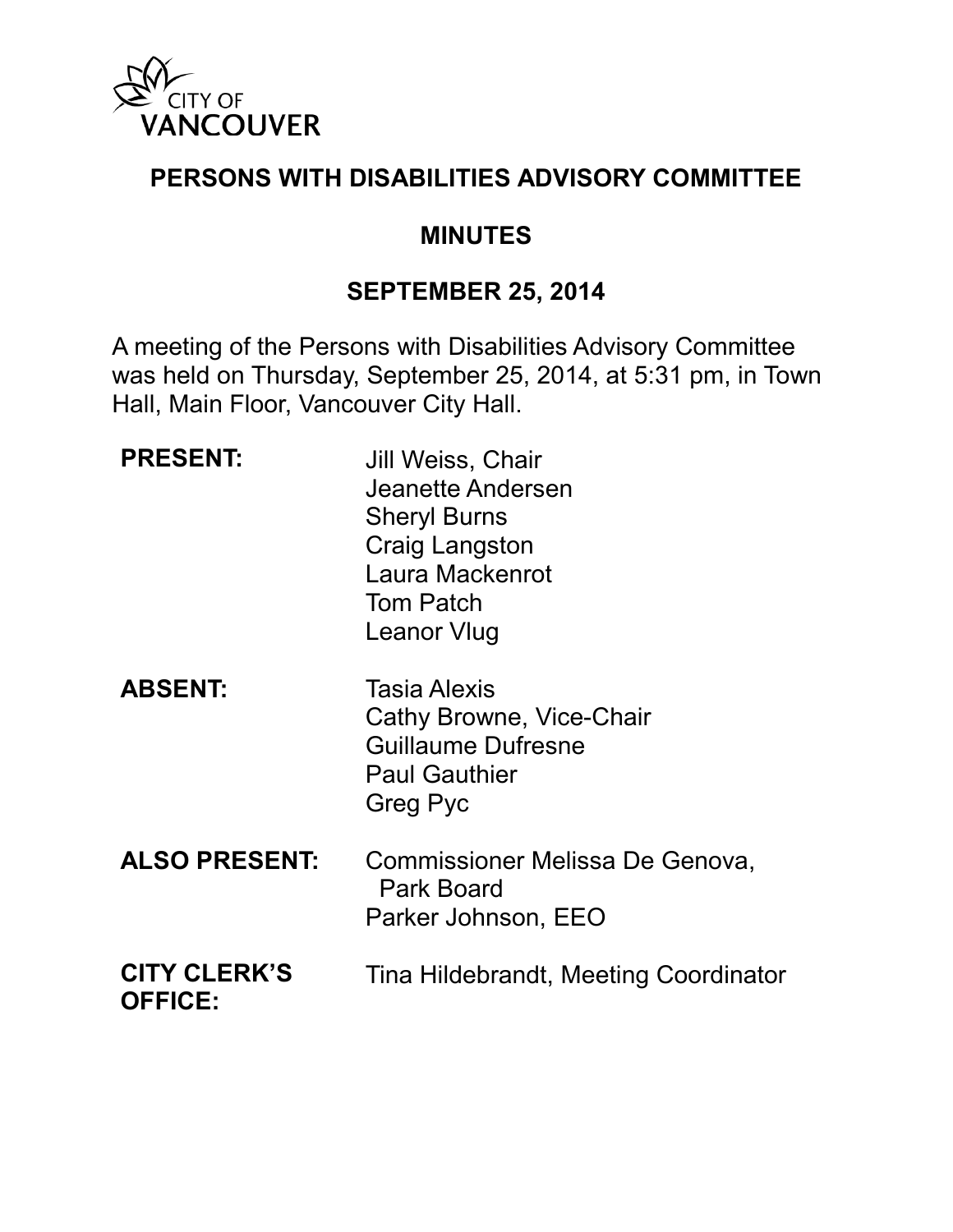# **Approval of Agenda**

MOVED by Laura Mackenrot SECONDED by Jeanette Andersen

> THAT the agenda be amended to strike "Approval of Working Session Notes – August 27, 2014", as the notes are not available yet.

CARRIED UNANIMOUSLY

## **Approval of Minutes – June 26, 2014**

MOVED by Laura Mackenrot SECONDED by Craig Langston

> THAT the minutes of the meeting held June 26, 2014, be approved as circulated.

CARRIED UNANIMOUSLY

## **1. Wheelchair-Accessible Housing Report**

Tom Patch provided an update on progress, noting the following:

- a strategic planning session is scheduled for October  $27<sup>th</sup>$ . which will include decision makers in the non-profit housing sector such as the City of Vancouver, disability groups and Vancouver Coastal Health;
- the goal of the session is to address the shortage of affordable wheelchair accessible housing;
- in the process of securing a facilitator for the session.

In discussion, members agreed to invite Valerie Durant, the City's Social Infrastructure Planner, to the strategic planning session.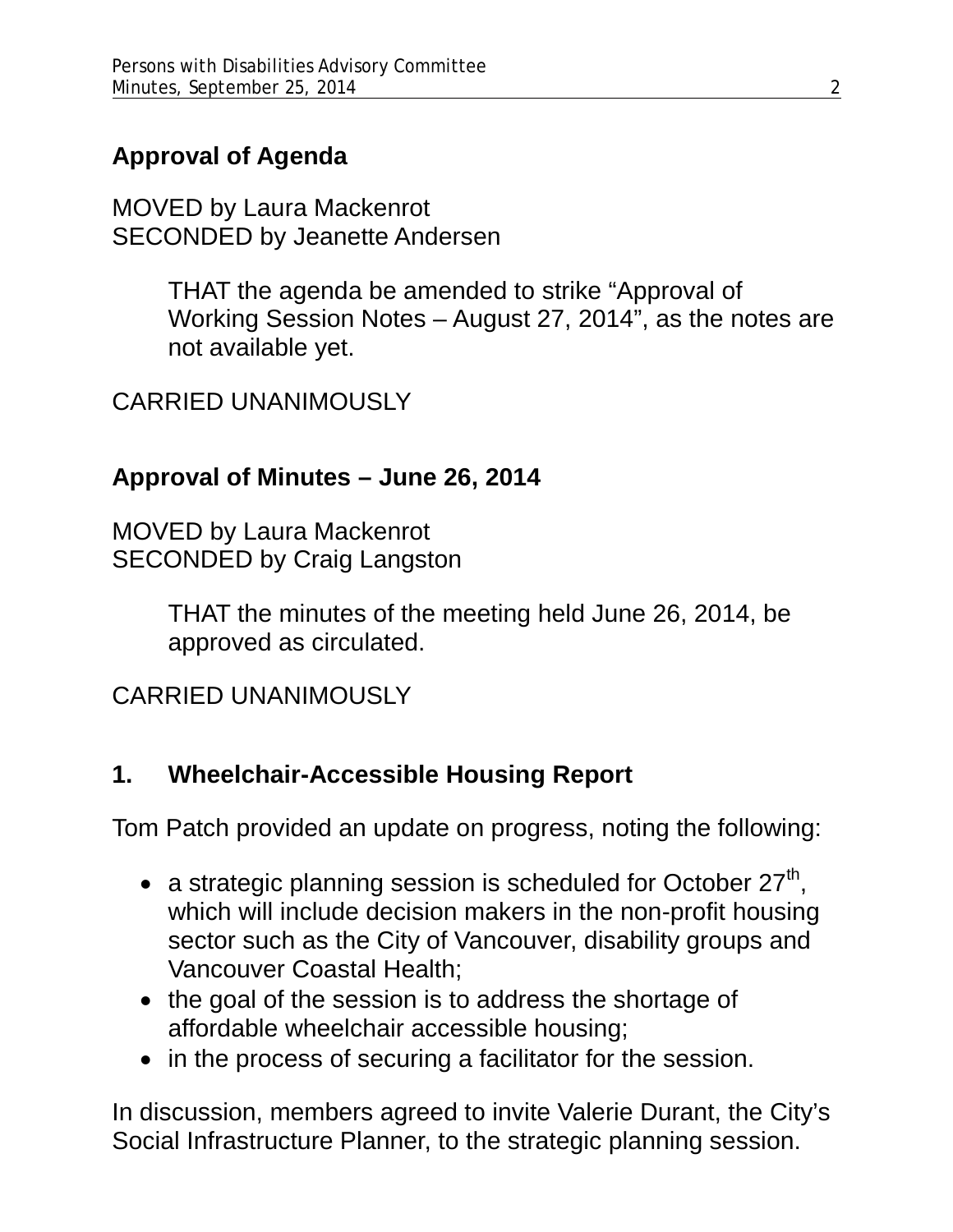MOVED by Laura Mackenrot SECONDED by Craig Langston

> THAT the Persons with Disabilities Advisory Committee invite Valerie Durant, Social Infrastructure Planner, City of Vancouver, to the strategic planning session on wheelchair accessible housing to be held October 27, 2014.

CARRIED UNANIMOUSLY

## **2. Review of Draft Event Accessibility Guidelines**

The Chair provided background on the Draft Event Accessibility Guidelines and members suggested significant revisions to improve accessibility for blind and deaf persons. The Chair will circulate a revised draft for additional feedback.

In discussion, concern was expressed in regard to time constraints surrounding approval of the guidelines and the Committee agreed to revise the 2014 meeting schedule as follows:

- change the regular meeting on October 23, 2014, to a working session in order to finalize the draft guidelines; and
- schedule a regular meeting on November 27, 2014, to approve the draft guidelines.

MOVED by Laura Mackenrot SECONDED by Craig Langston

> THAT the Persons with Disabilities Advisory Committee revise the 2014 meeting schedule as follows:

• change the regular meeting on October 23, 2014, to a working session; and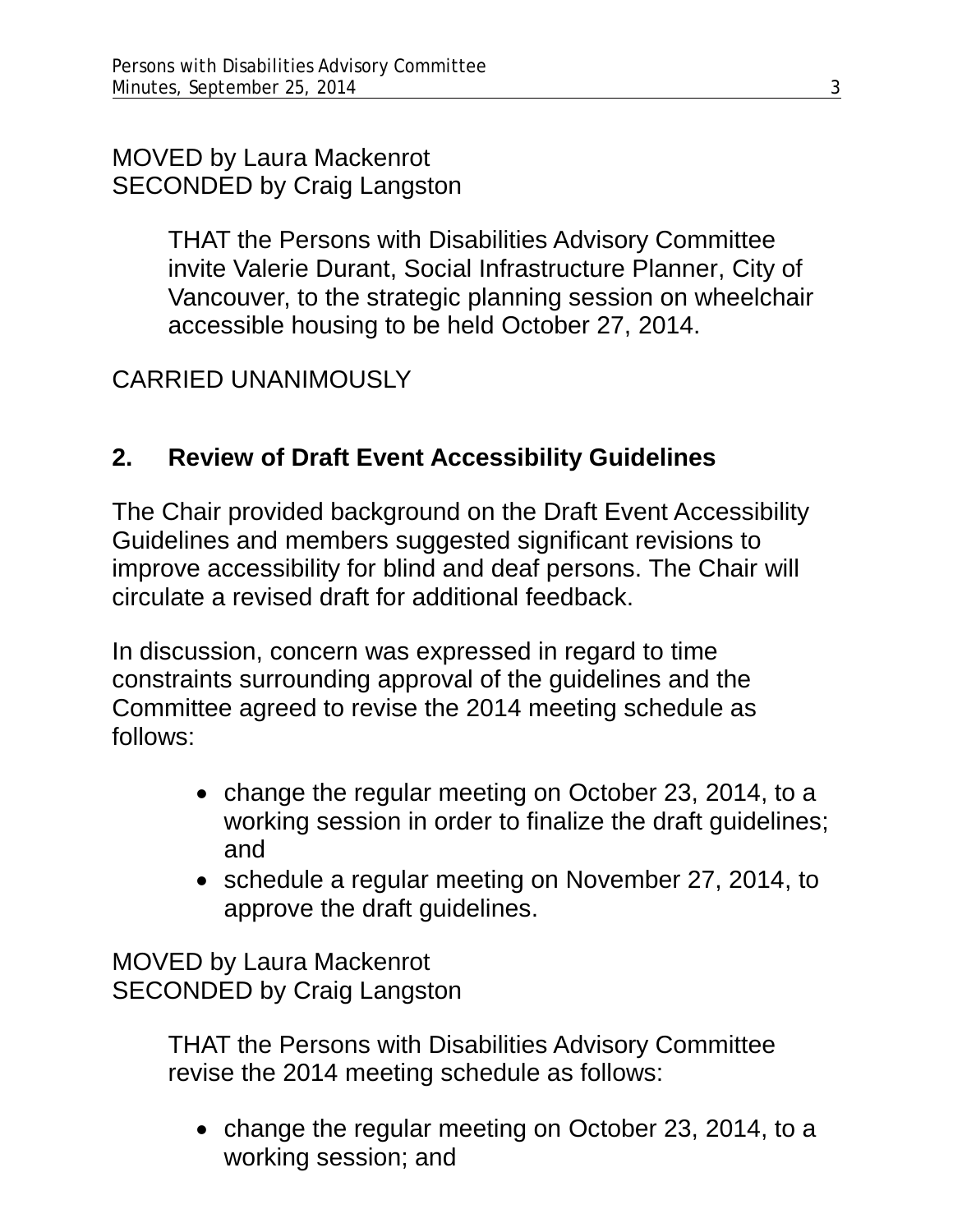• schedule a regular meeting on November 27, 2014.

# CARRIED UNANIMOUSLY

## **3. Other Business**

## **a) Outreach to Deaf and Hard of Hearing Community**

Leanore Vlug sought the Committee's feedback on ways to implement some form of outreach to the Deaf and Hard of Hearing community about the Committee's work.

In discussion, members expressed support but noted that the Committee recently decided to focus on only a few issues: wheelchair accessible housing, Pearson and TransLink, because of very limited resources.

It was agreed the Committee currently does not have the capacity to address this or any other additional issues.

Ms. Vlug offered to draft a summary of the Committee's work to circulate to the Deaf and Hard of Hearing community and the Chair offered to review it.

## **b) Access to Auditory Information**

Leanore Vlug raised concern regarding issues in accessing the City's auditory information for the Deaf and Hard of Hearing community and sought the Committee's feedback.

In discussion, Parker Johnson noted the Staff Liaisons are in the process of conducting an accessibility audit within the City and suggested this matter could be included in the audit.

Ms. Vlug agreed to do some research to identify which sources provide auditory information and follow-up with the Staff Liaisons.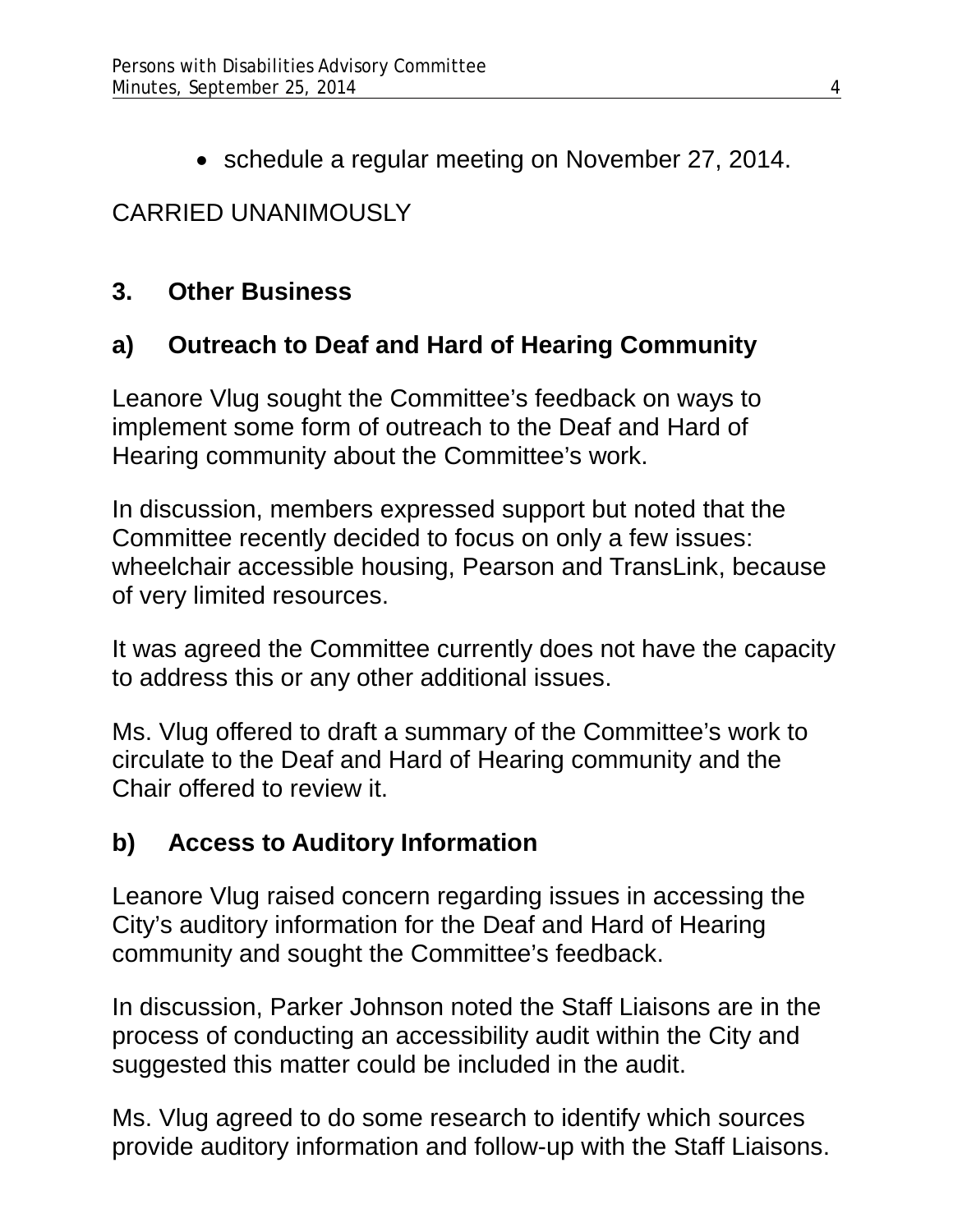MOVED by Leanor Vlug SECONDED by Tom Patch

> THAT the Persons with Disabilities Advisory Committee recommend that the Staff Liaisons include accessibility issues for people who are Deaf and Hard of Hearing in the City of Vancouver's Accessibility Audit.

### CARRIED UNANIMOUSLY

In response to a comment concerning the scope of the audit, Parker Johnson agreed that the Staff Liaisons will provide the Committee with an overview at the next meeting.

MOVED by Laura Mackenrot SECONDED by Jeanette Andersen

> THAT the Persons with Disabilities Advisory Committee recommend that the City of Vancouver's accessibility audit in regard to physical sites and processes be designed in collaboration with the Persons with Disabilities Advisory **Committee**

CARRIED UNANIMOUSLY

## **c) Event Guidelines**

MOVED by Laura Mackenrot SECONDED by Sheryl Burns

> THAT the Persons with Disabilities Advisory Committee thank Cathy Browne for her extraordinary efforts in creating the draft event accessibility guidelines.

CARRIED UNANIMOUSLY